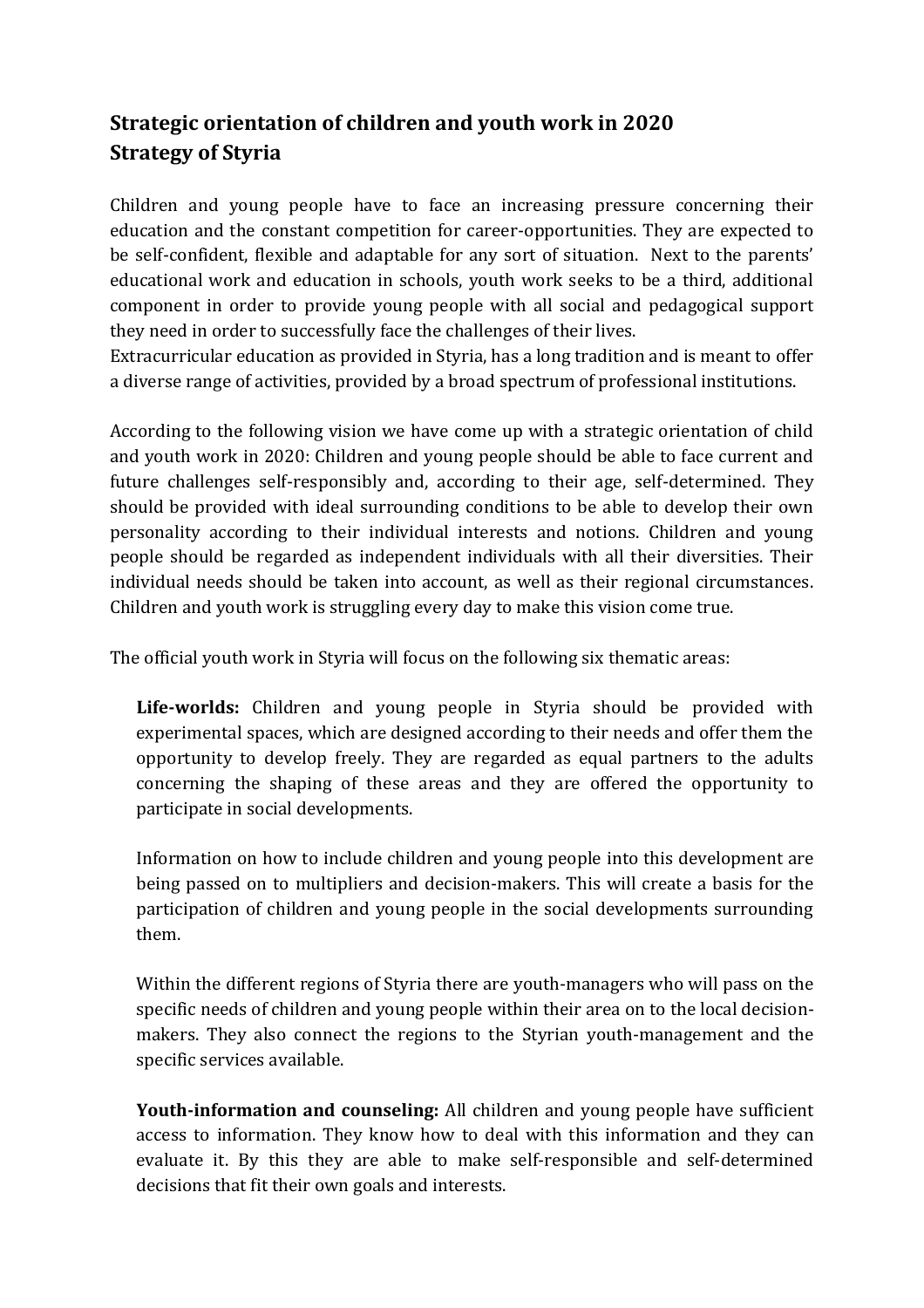Children and young people are being questioned about their favorite form of information (internet, flyers,...) and the information offered is being adapted to their ideas. Furthermore a process will be started, that enables us to adapt to changing needs.

A specific focus will be placed on offers for children and young people with special needs. This mainly targets special situations as far as mobility, language and mediaaccess are concerned.

**Protection of minors and prevention:** Children and young people can evaluate risks and dangers self-responsibly. They know about the effects of their decisions. Prevention-activities will strengthen children and young people in their dealing with risks and dangers.

Adults, parents and decision-makers in economy, education and society are aware of their responsibility. They are well informed and able to cope with children and young people's urge to take risks.

**Youth-culture and creative expression:** Children and young people should be strengthened in living and communicating their specific cultures. Non-formal education should motivate them to express their interests and needs in their contact to the social environment.

Special impulses should be given in regions where there are not yet existing offers to children and young people to express their culture. This should help to reach new areas and target-groups.

**Socio-political education and participation:** The given offers in the area of sociopolitical education and participation help young people to develop their judgmentskills and the competence to self-determined political opinions. They participate in political processes self-responsibly and actively.

Sustainable offers to participate should be installed in regions and communities (e.g.: manifestation in the mission-statement, seats in committees).

**Educational and professional orientation:** Children and young people discover their vocation and are able to turn it into a profession. They are being supported according to their potentials and talents and can access high quality offers of professional and educational orientation.

Offers of professional and educational orientation will be presented online in a way that is easily accessible und understandable for children and young people.